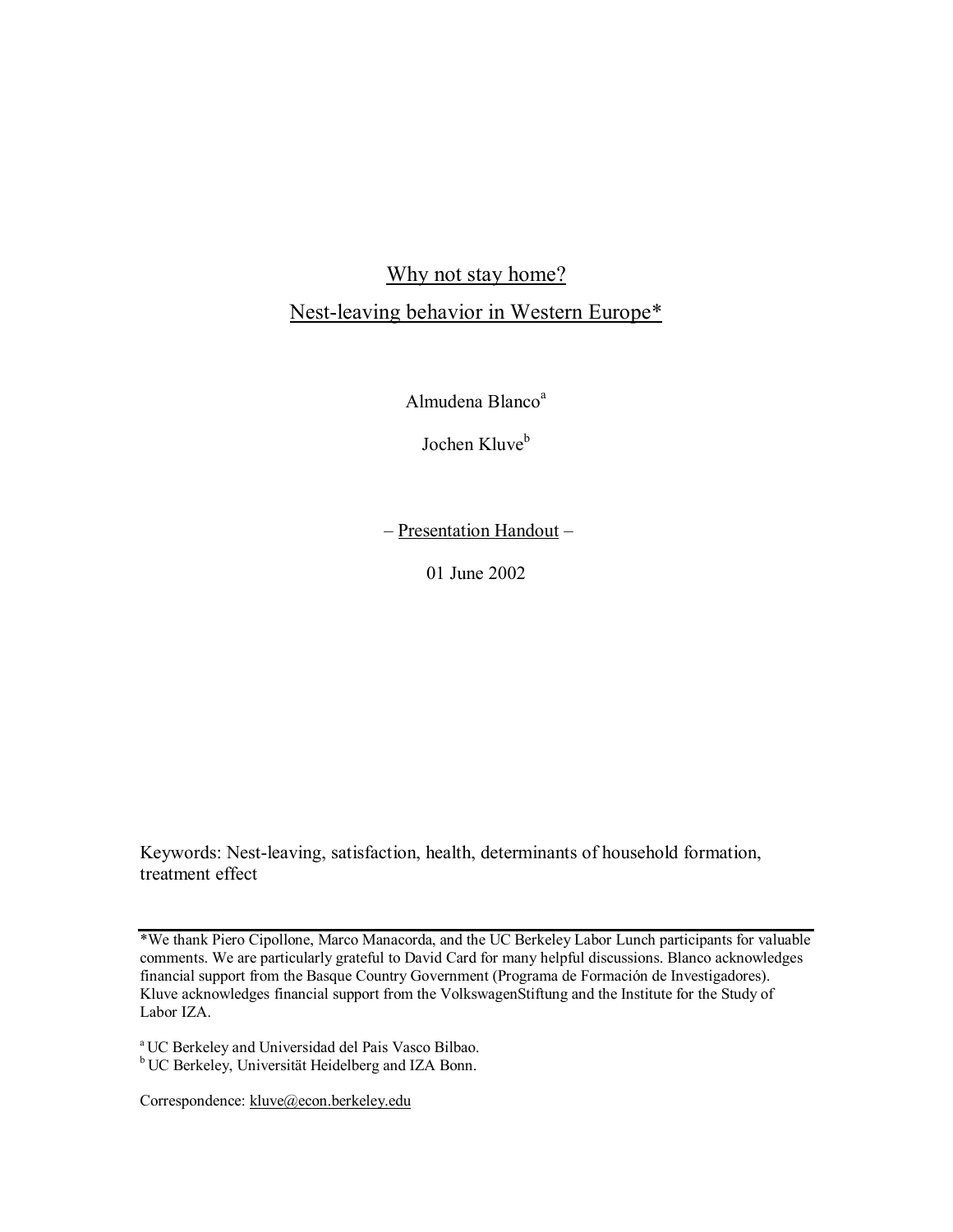## Summary.

Nest-leaving describes the process of young adults leaving their parental home, a process in the course of which they continuously acquire independence, predominantly in terms of financial and residential autonomy. Nest-leaving is accompanied by transitions in various aspects of life, often coinciding with singular lifecycle events, such as commencement or completion of studies, integration in the labor market, and formation of a family. Over the last two decades, the average age at leaving home has increased in most Western countries. Besides this common recent trend there exist pronounced northsouth differences within Europe, as the fraction of young adults living with their parents is substantially larger in southern Europe than in central or northern Europe.

This paper investigates these intra-European differences – in the current version exemplified by the Netherlands and Denmark for Northern Europe, and Spain and Italy for Southern Europe. We describe the patterns of nest-leaving, discuss the determinants of living at home, and assess the effects of the child leaving home on parental health and happiness. To this end, we utilize an unusually rich data source, waves 1 through 5 (1994-1998) of the European Community Household Panel. While previous research has focused on the determinants of nest-leaving only, we investigate the effects that the moving of the child has on their fathers and mothers. Our outcome variables capture general health and mental health, as well as satisfaction with the financial and housing situation, for both parents. We assess the effects of the "treatment", i.e. the child moving out, by matching "treated" households to a comparison group of "identical" households in which the child remains at home. Identicalness is expressed through a set of covariates characterizing the parents (age, education, employment status, among others), the child (age at moving out, sex), and the household (income, size, living standards).

With respect to the patterns of nest-leaving our analysis finds that the proportion of young adults staying at home is consistently higher for Southern Europe than for Northern Europe, and that the fraction of women living at home is lower than that of men for all age groups in all countries. Marriage appears to be the single factor most strongly associated with leaving the parental home across Europe. In the Netherlands, high education shows a strong negative correlation with living at home. Whereas employment status does not seem to be influential in the decision to leave home in Northern Europe, in both Italy and Spain being unemployed is positively associated with staying home.

Regarding trends in the outcome variables of interest, both general and mental health do not show any consistent patterns across countries. We also do not find significant treatment effects on health, with the exception of Italy, where the results indicate that mothers suffer mentally when their son moves out. The patterns of financial satisfaction show an upward trend in the Netherlands, in Denmark and in Spain, whereas only in Italy the degree of financial satisfaction decreases after the child leaves. Treatment effect estimates confirm this result, which may be due to a strong decline in total household income down to levels below those before the child moved out. Parental satisfaction with the housing situation is generally increasing after the child has left. Interestingly, the degree of happiness displays pronounced 'dips' right before the child moves in all countries, except Spain. Treatment effect estimates underscore the positive effect of nest-leaving on parents' housing satisfaction.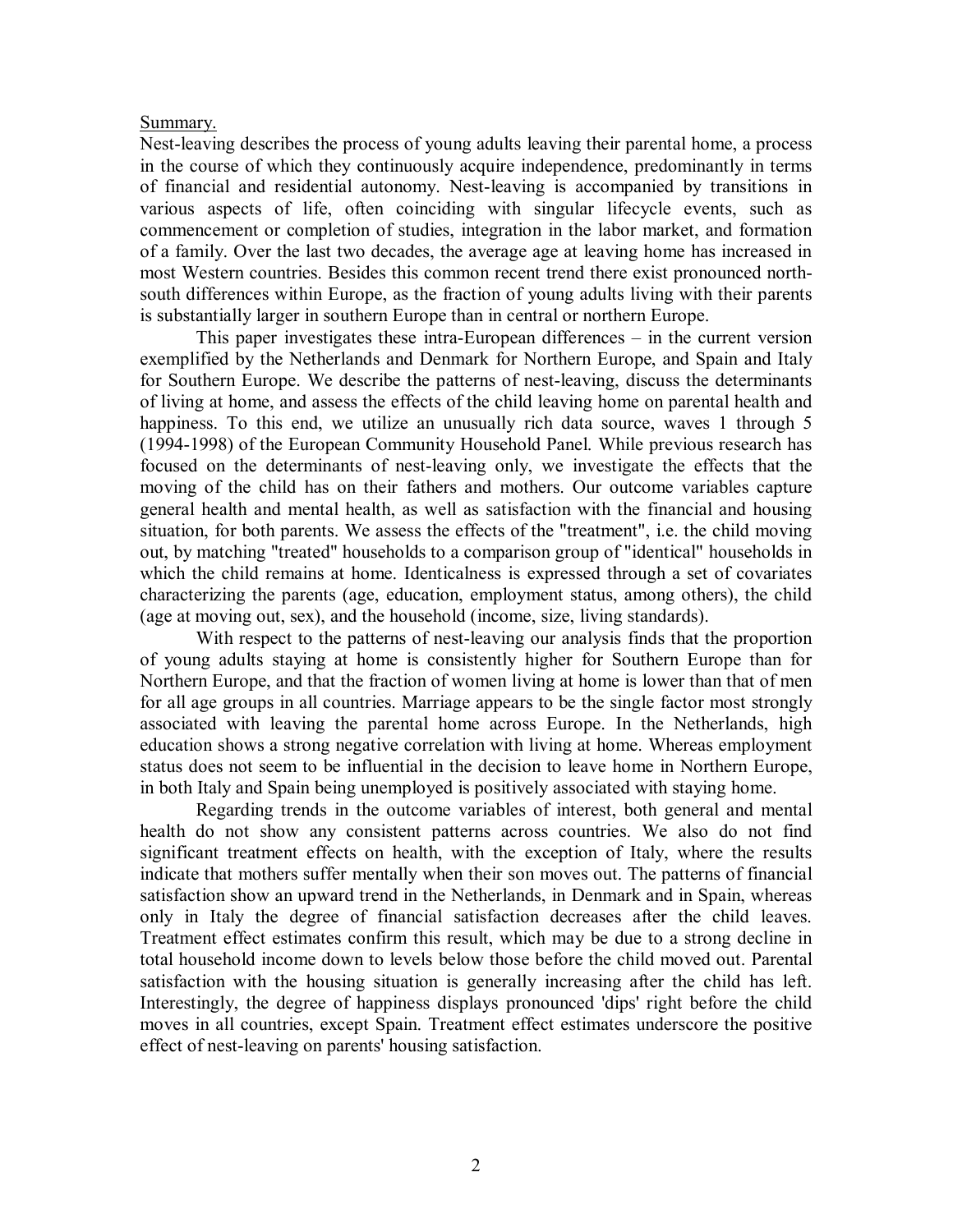#### **Structure**

- 1. Motivation and Background
- 2. Data
- 3. Patterns of Nest-leaving
- 4. Effects of Nest-leaving

#### 1. Motivation and Background

Stylized facts:

- Over last two decades, average age at leaving home has increased in most Western countries
- Age at first marriage, age at first birth
- There exist pronounced north-south differences within Europe
- Not much known about reasons for and consequences of these patterns

## Why should we care?

- Reflects important demographic developments
- Causes + effects why kids stay at home, or move out, important
	- In particular, because literature argues:
	- Family acts as "safety net" (but for whom?)
	- Local labor demand drives nest-leaving patterns
	- Southern European parents might "bribe" children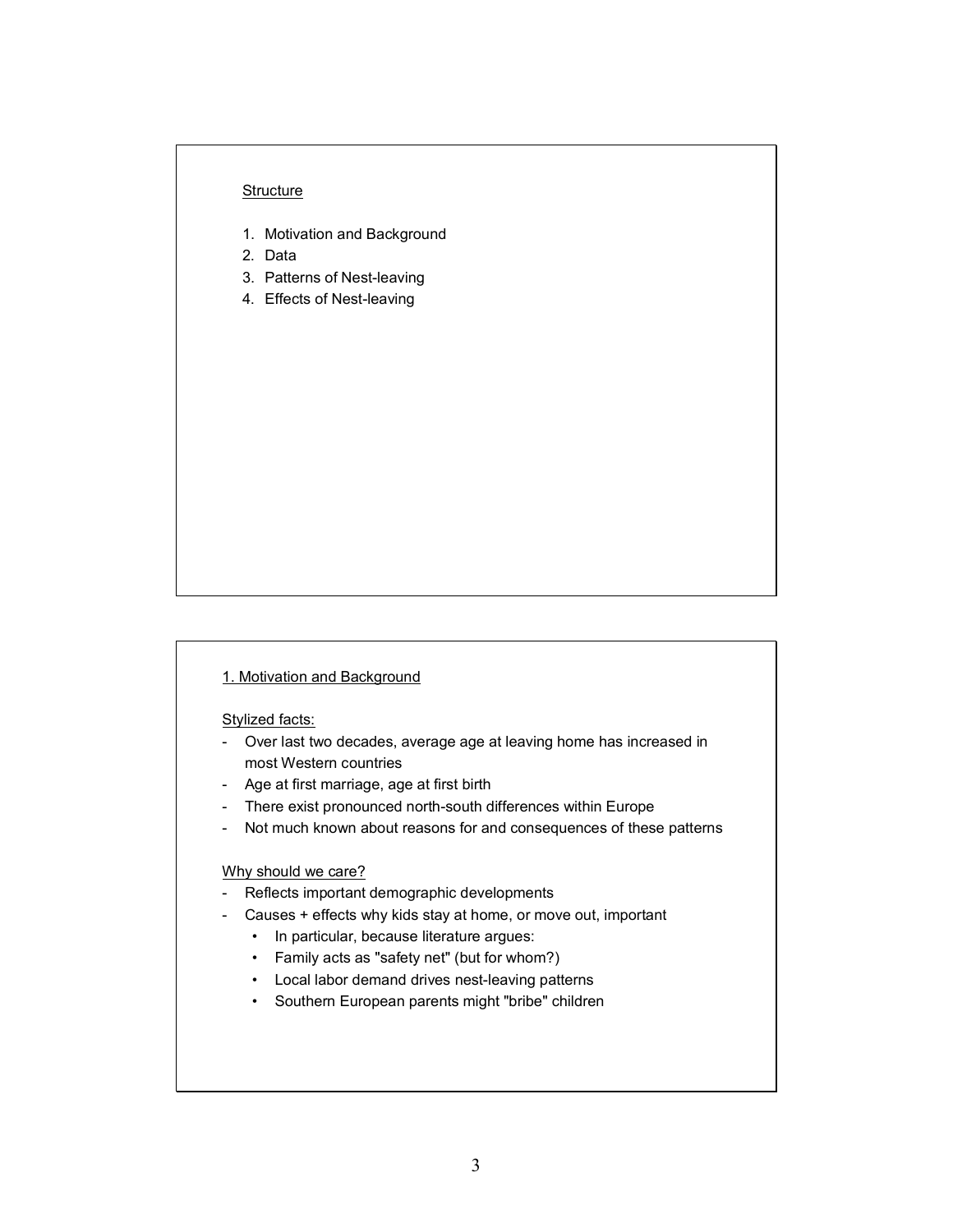## This study:

- Investigate intra-European differences using data from the European Community Household Panel ECHP
- Currently: Denmark, Netherlands, Spain, Italy
- ⇒ extension to all EU countries
- Previous research: Determinants of Nest-leaving (e.g. model simultaneous decision of work, living arrangement, studying)
- Consider determinants
- Describe patterns
- Assess effects of Nest-leaving (captured by parental health and happiness)

#### 1a. Sociological perspectives on nest-leaving

- Nest-leaving (NL) describes process of young adults leaving the parental home, a process in the course of which they continuously acquire independence, predominantly in terms of financial and residential autonomy
- Expected normal step in relationship between parents (P) & youth (Y)
- NL usually accompanied by transitions in various aspects of life, often coinciding with singular lifecycle events, e.g. commencement/completion of studies, integration in labor market, formation of family
- Since NL process requires neither occurrence of all events simultaneously nor any one in particular, patterns of NL potentially diverse across and within countries, depending on economic, family, cultural situation
- Well-recognized factors in soc.lit.: Importance of public goods nature of HH consumption making it cheaper for Y to cohabit w/ P; P's ability/ willingness to provide financial/other subsidies for Y's continuing in school or marrying

⇒ Goldscheider and DaVanzo (1985)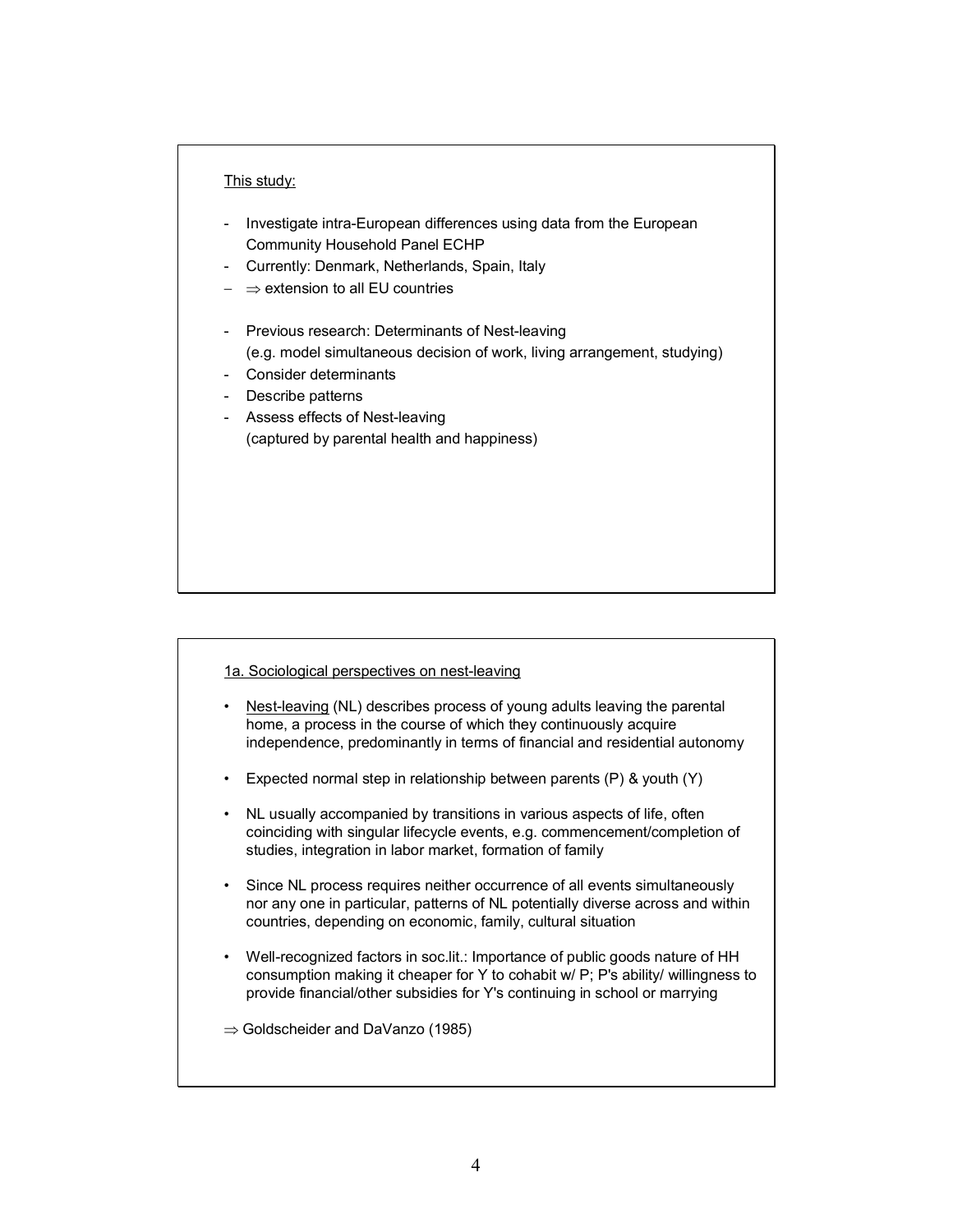## 1b. Economic perspectives on household formation

#### McElroy (1985)

- Model of family behavior to examine joint determination of market work + family status for young men in the US
- ⇒ Family provides nonemployment insurance, i.e. P insure Y a minimal level of utility when he faces poor market opportunities

## Rosenzweig and Wolpin (1993)

- Dynamic overlapping generations model: Choices by P of coresidence and transfer provision, and HC investment decision of Y
- ⇒ interhousehold transfers play important role ⇒ Y more likely to receive P transfer when residing apart, and to coreside when earnings are low
- ⇒ P appear to subsidize all forms of HC investment

#### Martínez-Granado and Juiz-Castillo (2002)

- Extension of McElroy: Model for joint decisions of working, leaving the parental HH *and* studying by young people in Spain
- − ⇒ Rich pattern of interdependencies between 3 decisions, both individual characteristics/economic variables significant explanatory role
- (1) P help Y through coresidence when Y have no job or are studying (2) living independently has  $+$  effect on prop. to work (3) housing conditions significantly affect living arrangements of Y (4) unemployment  $\Rightarrow$  neg. effect on prop. to work and study  $\Rightarrow$  + effect on living at home

Ermisch and DiSalvo (1997), Ermisch (1999)  $\Rightarrow$  housing prices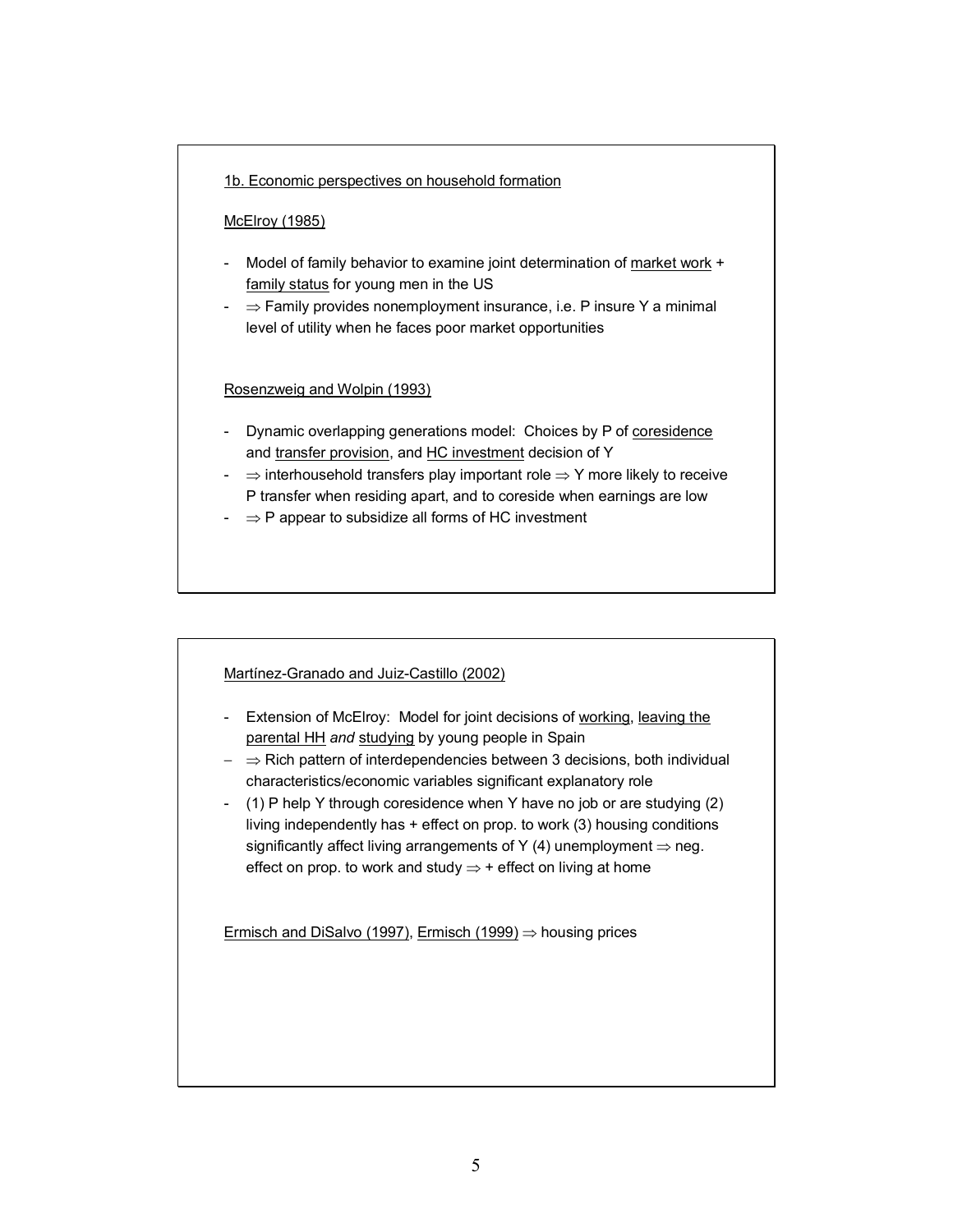#### Card and Lemieux (2000)

- Responses of Y to external labor market forces in US/Canada over past 25 yrs. Key hypothesis: Y adjust to changes in labor market opportunities through changes in living arrangements, school enrollment & work effort
- − ⇒ Depressed local labor market conditions ⇒ Y adapt by staying w/ P and by attending school  $\Rightarrow$  Empirical obs. that family acts as "safety net"

#### Manacorda and Moretti (2001)

- Det. of living arrangements of young Italian men (18-35 yrs): 2/3 live w/ P
- Model: cohabitation "good" for P and "bad" for Y: increase in P income ⇒ higher transfer to cohabiting Y  $\Rightarrow$  raises number of Y willing to live home
- (1) P's income key det. of Y's propensity to live home: 1 million liras (~US\$ 500) increase  $\Rightarrow$  1.4 percentage points increase in proportion of Y living at home (2) Favorable labor market conditions reduce prob of living w/ P

#### 2. The ECHP Data

- Waves 1-5 (1994-98) of the European Household Panel Survey ECHP
- Longitudinal database, started w/ sample of 60,500 representative HHs in 1994 from then 12 member states of EU: Germany, Denmark, Netherlands, Belgium, Luxembourg, France, UK, Ireland, Italy, Greece, Spain, Portugal
- Austria, Finland, Sweden incorporated 1995, 1996, and 1997, respectively
- Specific EU survey to harmonize information. In 1997 original surveys discontinued in UK, DE, LU  $\Rightarrow$  existing national panels used + converted into ECHP shape
- Information on demographics, income/financial situation, and accommodation on HH level, as well as information on employment, jobseeking, income, education, health, social relations and satisfaction on individual level.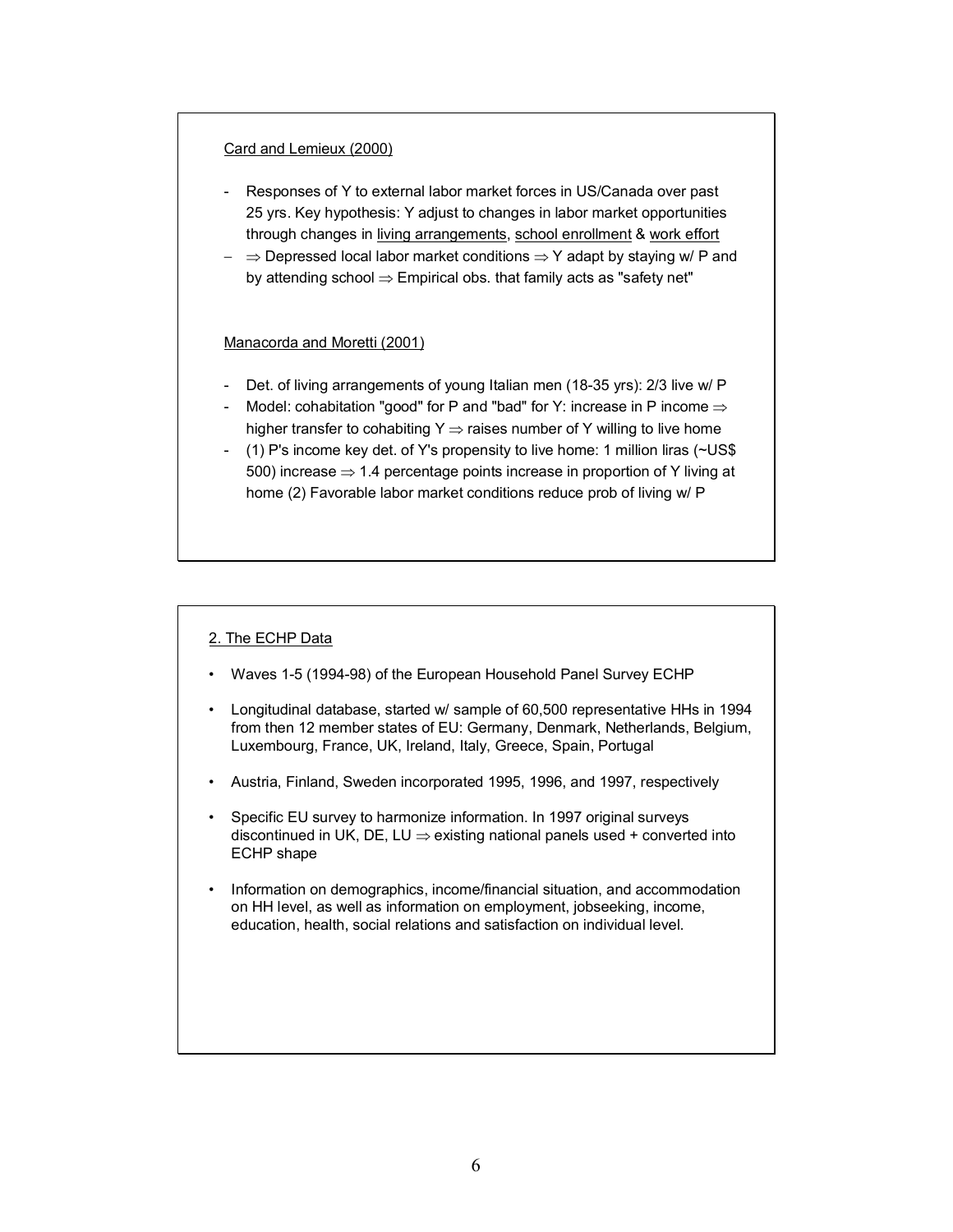## Table 1. Sample sizes in the ECHP

|                                | Wave 1<br>1994 | Wave 2<br>1995 | Wave 3<br>1996 | Wave 4<br>1997 | Wave 5<br>1998 |
|--------------------------------|----------------|----------------|----------------|----------------|----------------|
| Denmark                        |                |                |                |                |                |
| Individuals                    | 7,693          | 7,200          | 6,568          | 6,204          | 5,665          |
| w/ questionnaire<br>Households | 5,903<br>3,482 | 5,503<br>3,223 | 4,994<br>2,955 | 4,628<br>2,745 | 4.187<br>2.512 |
|                                |                |                |                |                |                |
| Netherlands                    |                |                |                |                |                |
| Individuals                    | 13,029         | 12,791         | 12,897         | 12,584         | 12,373         |
| w/ questionnaire               | 9,407          | 9.151          | 9.277          | 9,089          | 8.826          |
| Households                     | 5,187          | 5,110          | 5,179          | 5,049          | 4.963          |
| Spain                          |                |                |                |                |                |
| Individuals                    | 23,025         | 20,687         | 19,712         | 18,167         | 16,728         |
| w/ questionnaire               | 17,893         | 16,245         | 15,640         | 14,819         | 13,779         |
| Households                     | 7,206          | 6,512          | 6.267          | 5.794          | 5.485          |
|                                |                |                |                |                |                |
| Italy<br>Individuals           | 21,934         | 21,757         | 21,506         | 20.074         | 19,310         |
| w/ questionnaire               | 17,729         | 17,780         | 17,736         | 16,594         | 15,934         |
| Households                     | 7.115          | 7.128          | 7.132          | 6.713          | 6.571          |

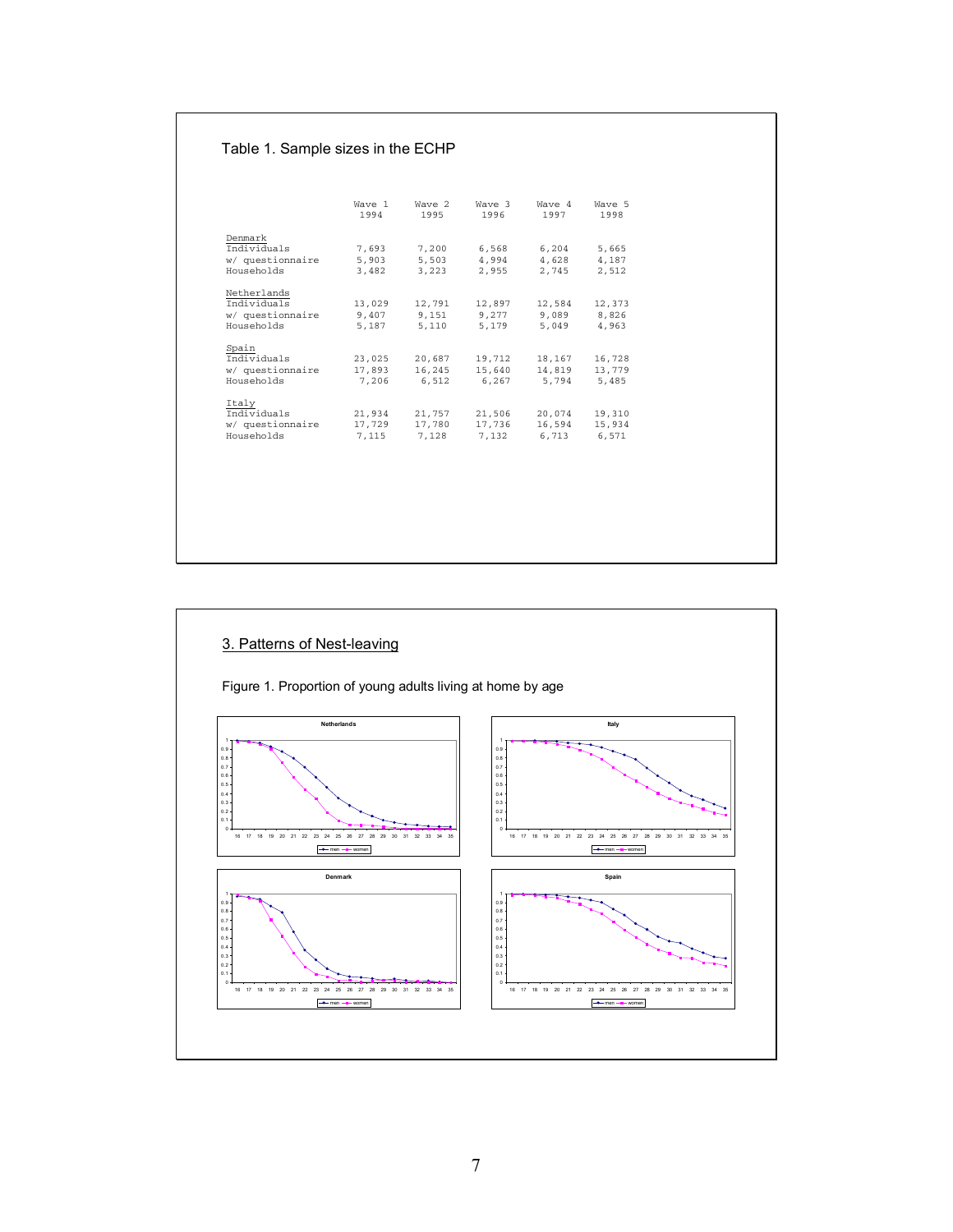

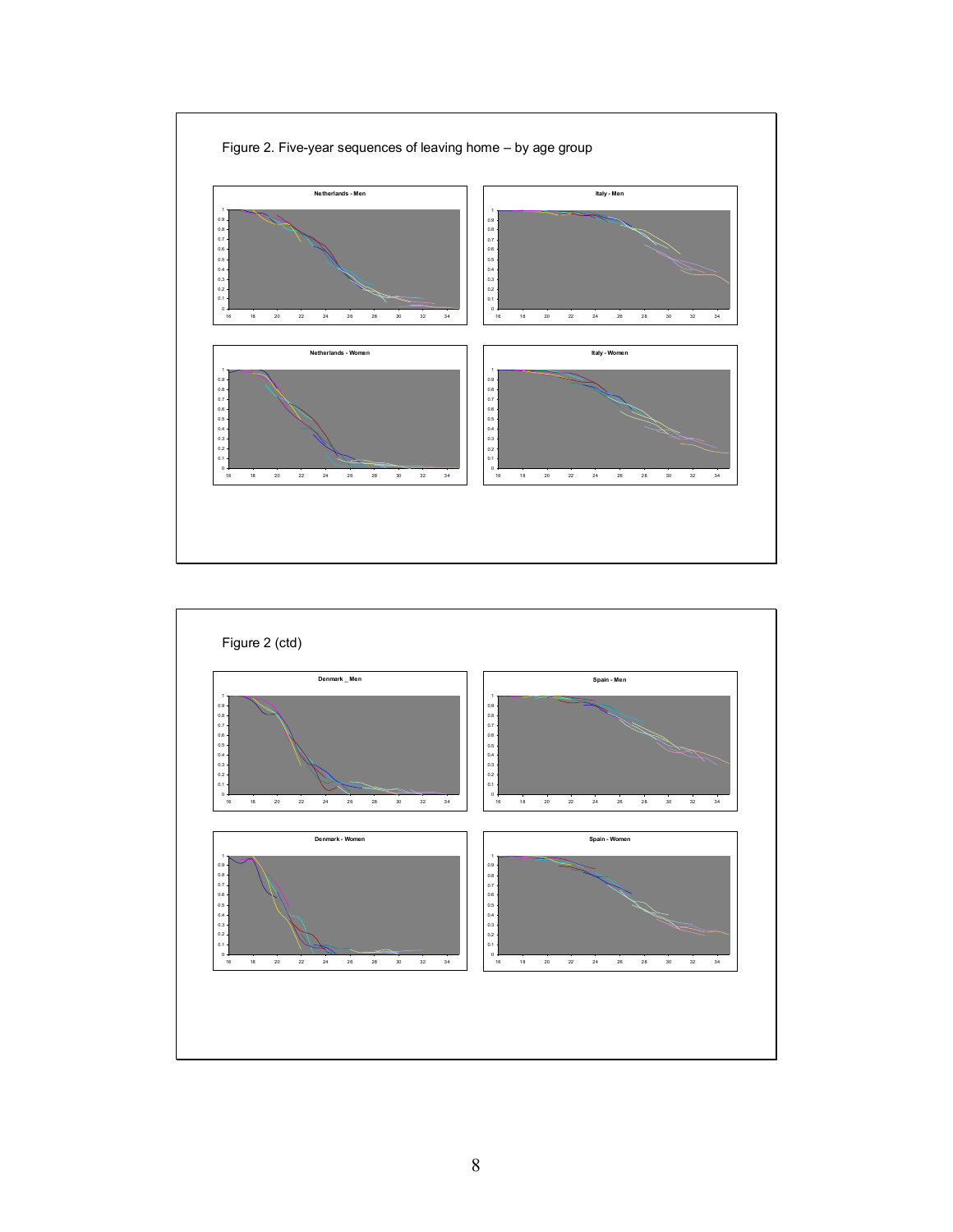| Table 2. Determinants of living at home - Random Effects Probit |  |
|-----------------------------------------------------------------|--|
|-----------------------------------------------------------------|--|

|                  | Netherlands              | Denmark      | Spain         | Italy       |
|------------------|--------------------------|--------------|---------------|-------------|
| Age              | $-1.222***$              | $-1.957***$  | $-.417***$    | $-.277**$   |
|                  | (.223)                   | (.341)       | (.134)        | (.130)      |
| Age squared      | $.010***$                | $.029***$    | .003          | .000        |
|                  | (0.004)                  | (0.007)      | (.002)        | (.002)      |
| Female           | $-1.983***$              | $-1.913***$  | $-1.339***$   | $-1.036***$ |
|                  | (.219)                   | (.277)       | (.130)        | (.152)      |
| Employed         | $-0.004$                 | .171         | .066          | .083        |
|                  | (.179)                   | (.248)       | (.113)        | (.128)      |
| Unemployed       | .325                     | .183         | $.302***$     | $.307***$   |
|                  | (.328)                   | (.360)       | (.117)        | (118)       |
| Personal income  | $-.0001***$              | $-.00002***$ | $-.000001***$ | $-.0001***$ |
|                  | (0.000006)               | (0.000002)   | (0.00000007)  | (0.000005)  |
| Household income | $.00006***$              | $.00002***$  | $.000001***$  | $.00008***$ |
|                  | (0.000003)               | (0.000001)   | (0.00000003)  | (0.000002)  |
| Satisf, finances | $-009$                   | $-0.027$     | $-.068***$    | $-.124***$  |
|                  | (.054)                   | (.061)       | (.025)        | (.035)      |
| Satisf. housing  | $.123**$                 | .054         | $-0.016$      | .011        |
|                  | (.058)                   | (0.062)      | (0.024)       | (.031)      |
| Married          | $-7.98***$               | $-3.498***$  | $-5.597***$   | $-6.461***$ |
|                  | (.651)                   | (.908)       | (.173)        | (.205)      |
| High education   | $-1.376***$              | $-.227$      | $-0.015$      | .202        |
|                  | (0.386)                  | (.383)       | (.132)        | (.207)      |
| Low education    | $-.213$                  | $.609**$     | $.213*$       | .173        |
|                  | (.178)                   | (.270)       | (.125)        | (.117)      |
| Education compl. | $\qquad \qquad -$        | $-.331$      | $-0.73$       | $-.430*$    |
|                  | $\overline{\phantom{a}}$ | (.249)       | (.275)        | (.253)      |
| Constant         | 21.818 ***               | 25.822***    | $11.742***$   | $10.655***$ |
|                  | (2.881)                  | (4.313)      | (1.856)       | (1.742)     |
| No. observations | 9,810                    | 5,669        | 20,791        | 23,820      |
| No. of groups    | 2,460                    | 1,486        | 5,242         | 5,406       |

## 4. Effects of Nest-leaving on parental health and happiness

Outcome variables of interest, for both father and mother:

- General health
- Mental health
- Satisfaction w/ financial situation
- Satisfaction w/ housing situation
- ⇒ Figures 3a 3h: Development of outcome variables over time, by country and parent, dependent on years since child left home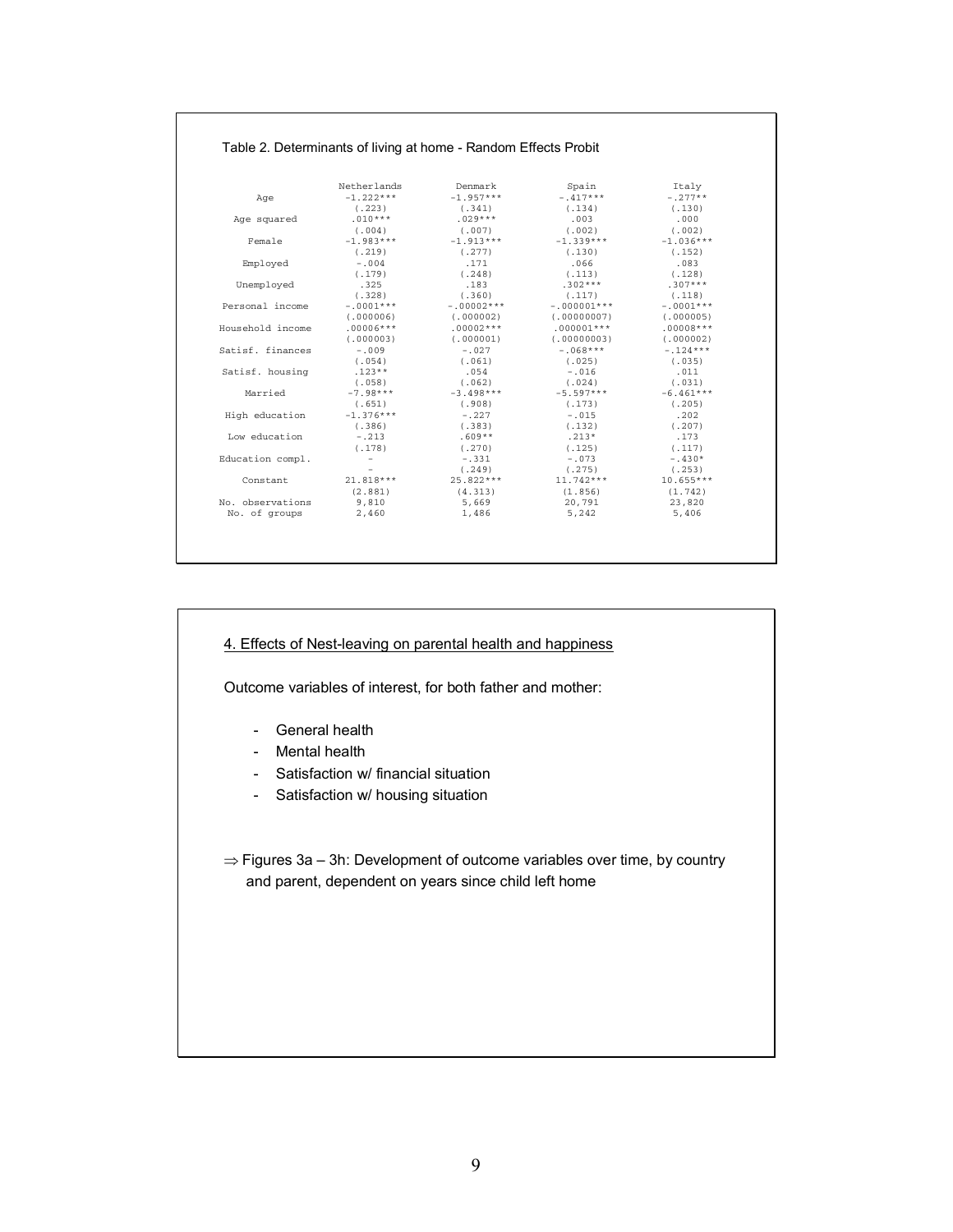

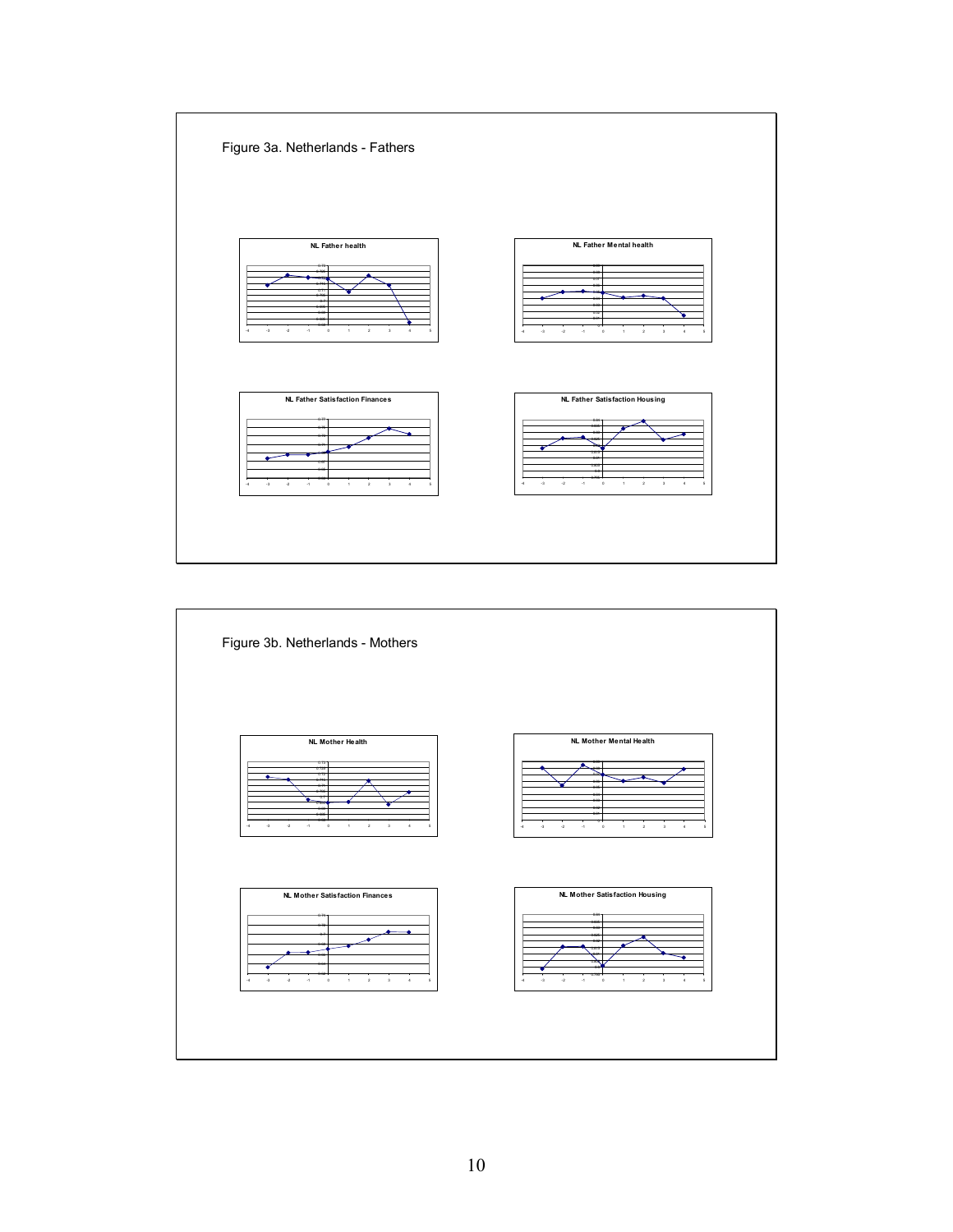

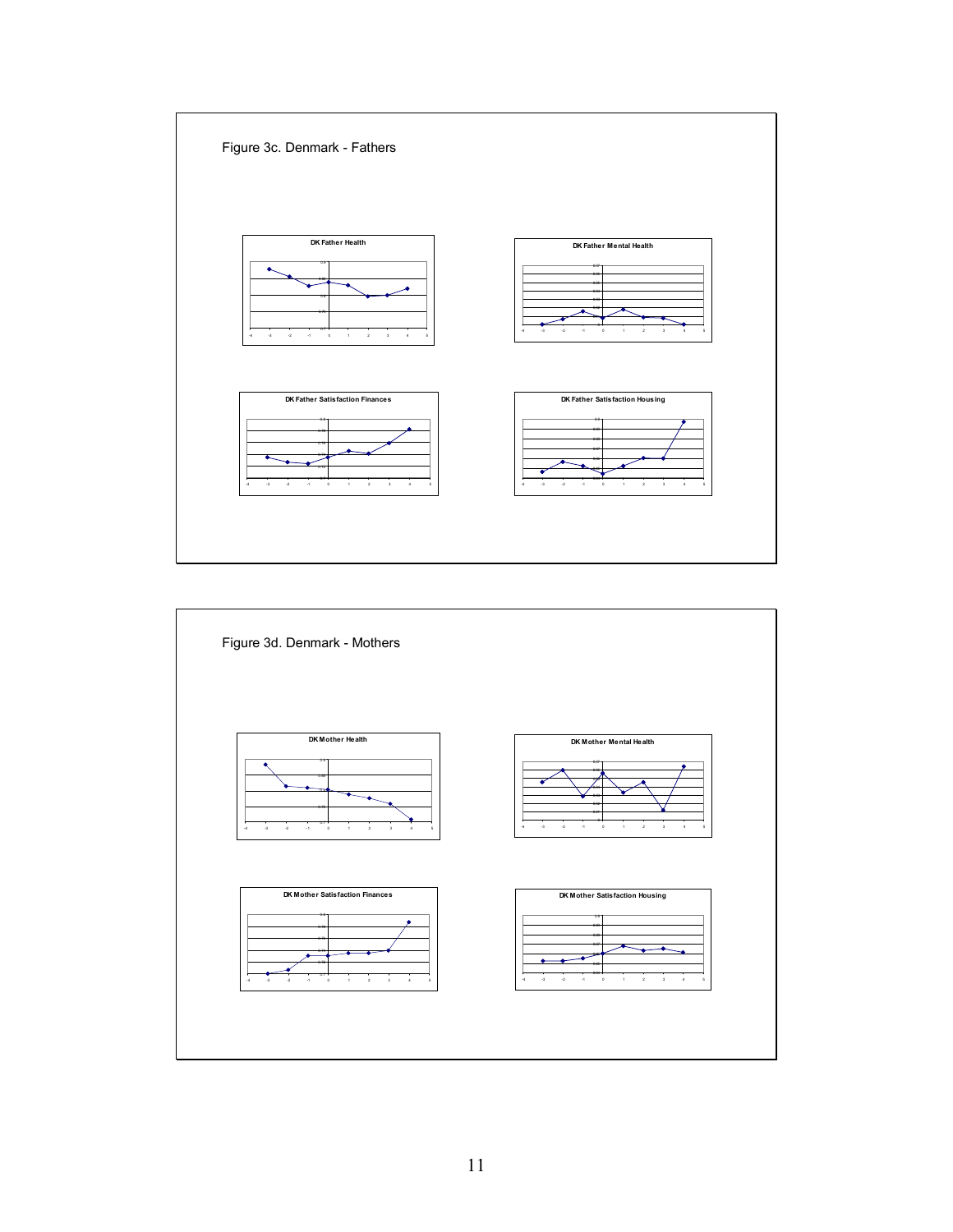

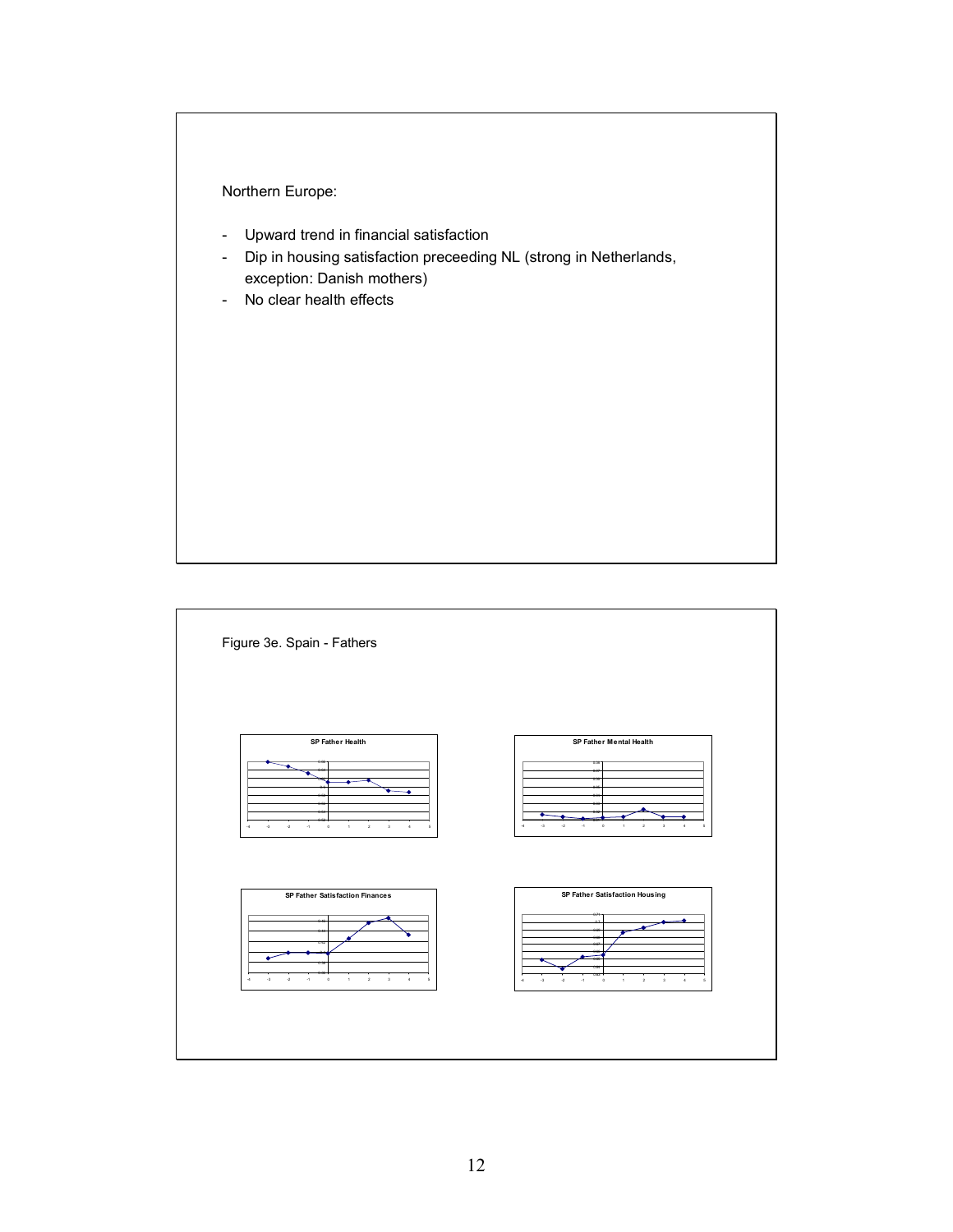

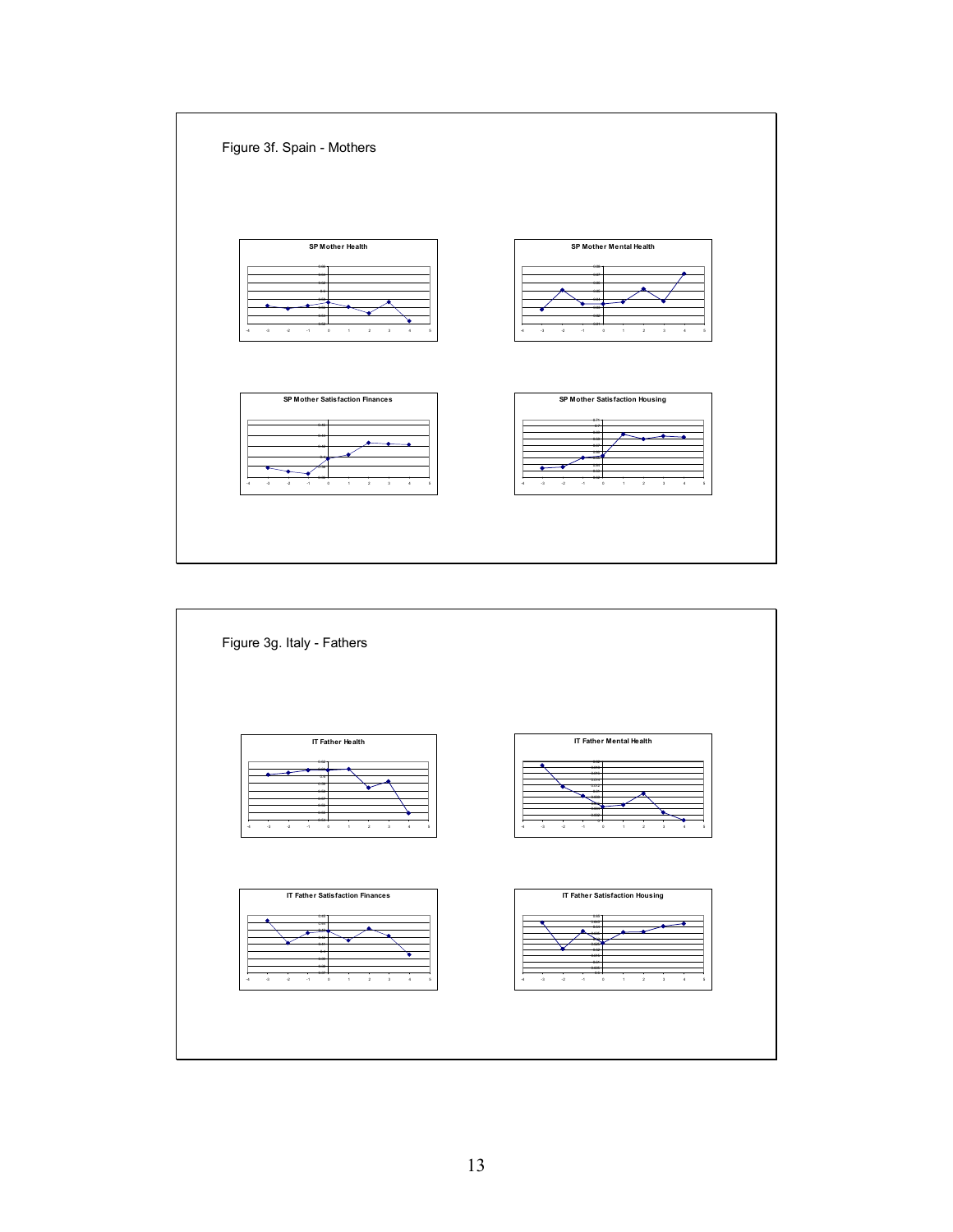

Southern Europe:

- Upward trend in housing satisfaction, no dip directly preceding NL (exception: Italian fathers)\
- Upward trend in financial satisfaction in Spain (like Netherlands, Denmark)
- But: downward in Italy!
- No clear health patterns

Levels:

- Self-rep. health status better in Netherlands (.68-.73) and esp. Denmark (.70-.90) than in Spain (.52-.66) or Italy (.55-.62)
- Mothers more frequently report mental health problems than fathers (except Italy)
- Satisfaction levels higher in Northern than Southern Europe:
	- Finances: NL .62-.75, DK .70-.80 SP .36-.46, IT .32-.45
		- Housing: NL .79-.84, DK .84-.90 SP .63-.71, IT .60-.65
	- (no gender patterns)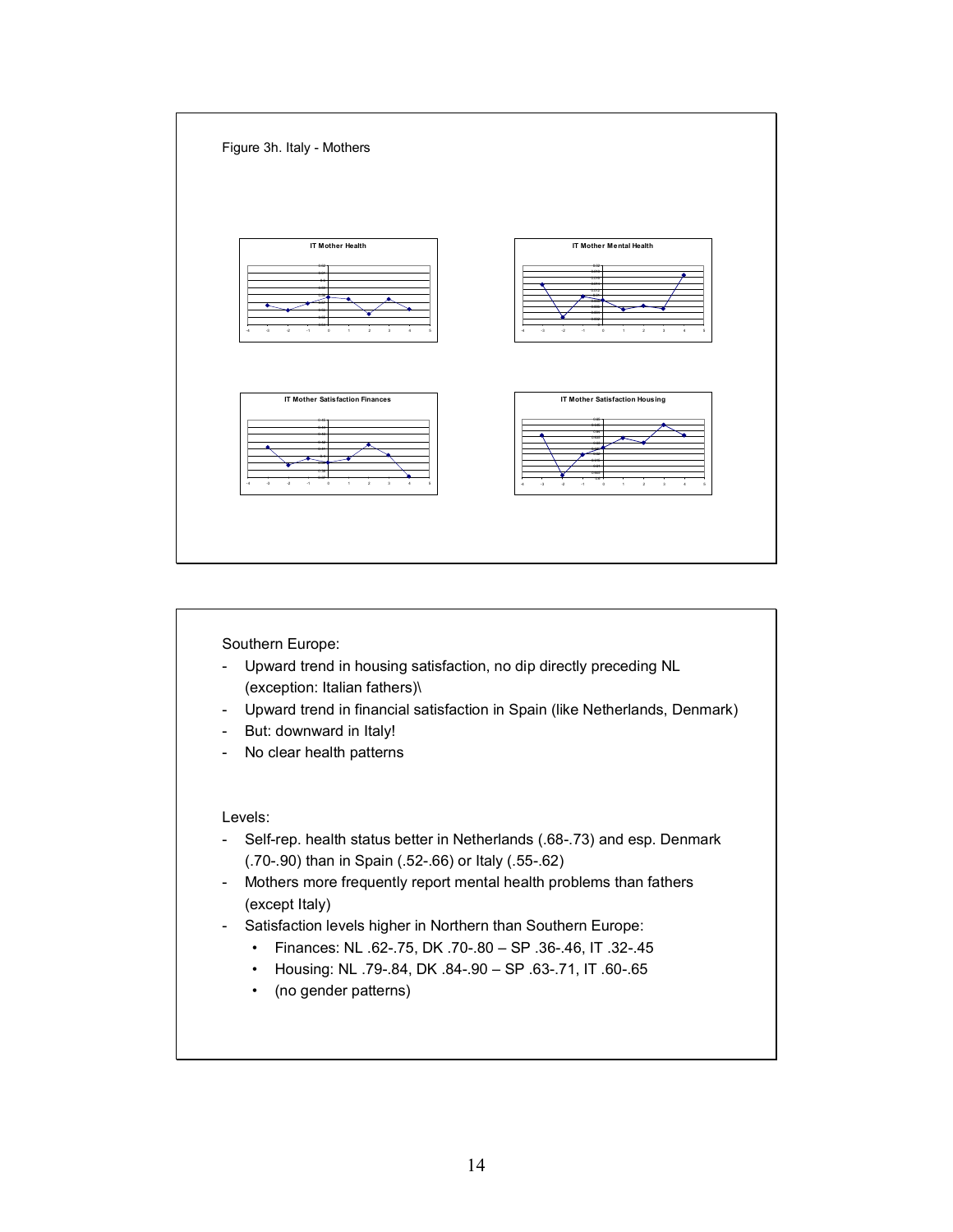

- ⇒ Next step: Assess "treatment" effects of NL
- Potential Outcome Model ⇒ Counterfactual: What would have happened to parents if their child had not moved out?
- Matching Approach: ⇒ Match household in which child left with 'identical' household in which child stayed
	- ⇒ 'identical' in terms of covariates
	- $\Rightarrow$  binary "treatment": leaving the parental home 1/0
	- ⇒ treatment group and comparison group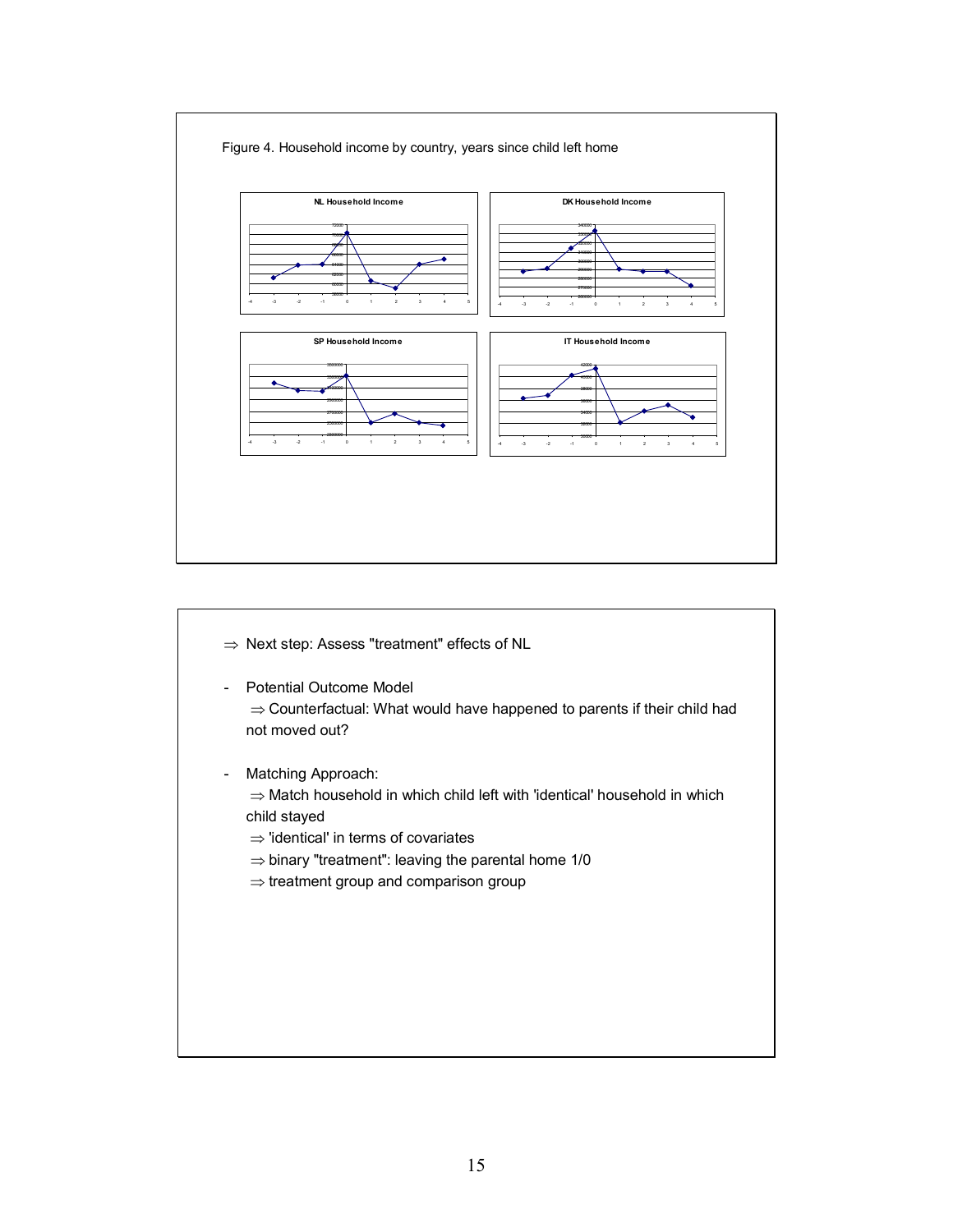| Covariates           |                                                                                                                                                                    |
|----------------------|--------------------------------------------------------------------------------------------------------------------------------------------------------------------|
| Father + Mother: Age | <b>Employment Status</b><br><b>Education</b><br>General Health<br><b>Mental Health</b><br>Satisfaction w/ financial situation<br>Satisfaction w/ housing situation |
| Kid:                 | Age at moving out<br>Sex                                                                                                                                           |
| Household:           | Total household income<br>Household size<br>Household quality                                                                                                      |
| Algorithm:           | exact matching w/ replacement<br>varying restrictions imposed                                                                                                      |

|                  | Denmark |         | <b>Netherlands</b> |       | Spain           |         | Italy                   |        |
|------------------|---------|---------|--------------------|-------|-----------------|---------|-------------------------|--------|
|                  | Leavers | Stayers | Leavers            |       | Stayers Leavers |         | Stayers Leavers Stayers |        |
| No. Obs.         | 323     | 1,019   | 526                | 2,947 | 756             | 11,759  | 824                     | 14,001 |
| fatherage        | 49.01   | 47.32   | 51.40              | 49.24 | 57.24           | 53.40   | 57.62                   | 54.03  |
| motherage        | 46.80   | 45.23   | 49.08              | 46.92 | 54.19           | 50.42   | 53.48                   | 50.17  |
| Fatheremployed   | 0.95    | 0.95    | 0.81               | 0.87  | 0.55            | 0.68    | 0.54                    | 0.69   |
| Motheremploved   | 0.85    | 0.85    | 0.56               | 0.56  | 0.19            | 0.26    | 0.25                    | 0.33   |
| Fatherhealth     | 0.84    | 0.84    | 0.72               | 0.72  | 0.61            | 0.65    | 0.61                    | 0.62   |
| Motherhealth     | 0.80    | 0.81    | 0.70               | 0.71  | 0.58            | 0.63    | 0.59                    | 0.61   |
| Fathermental     | 0.00    | 0.01    | 0.05               | 0.04  | 0.01            | 0.01    | 0.00                    | 0.01   |
| Mothermental     | 0.05    | 0.03    | 0.06               | 0.06  | 0.03            | 0.02    | 0.01                    | 0.01   |
| Fatherhigheduc   | 0.37    | 0.41    | 0.26               | 0.18  | 0.13            | 0.14    | 0.04                    | 0.06   |
| Motherhigheduc   | 0.40    | 0.36    | 0.14               | 0.11  | 0.05            | 0.07    | 0.03                    | 0.04   |
| Fatherloweduc    | 0.21    | 0.20    | 0.14               | 0.17  | 0.79            | 0.75    | 0.70                    | 0.67   |
| Motherloweduc    | 0.30    | 0.29    | 0.28               | 0.28  | 0.88            | 0.85    | 0.73                    | 0.71   |
| Fathersatfinance | 0.74    | 0.71    | 0.70               | 0.68  | 0.40            | 0.41    | 0.43                    | 0.44   |
| Mothersatfinance | 0.77    | 0.73    | 0.71               | 0.70  | 0.41            | 0.42    | 0.40                    | 0.42   |
| Fathersathouse   | 0.86    | 0.85    | 0.82               | 0.83  | 0.66            | 0.67    | 0.63                    | 0.65   |
| Mothersathouse   | 0.87    | 0.86    | 0.81               | 0.82  | 0.66            | 0.67    | 0.63                    | 0.65   |
| kidage           | 20.57   | 18.45   | 21.73              | 19.50 | 25.45           | 21.79   | 26.05                   | 22.40  |
| Kid%female       | 0.51    | 0.44    | 0.48               | 0.41  | 0.51            | 0.45    | 0.49                    | 0.45   |
| Hhsize           | 3.93    | 4.07    | 3.97               | 4.16  | 5.08            | 4.86    | 4.55                    | 4.47   |
| Hhtotalincome    | 354610  | 334777  | 75496              | 65641 | 3427430         | 3092376 | 43975                   | 40180  |
| Hhbath           | 1.00    | 1.00    | 1.00               | 0.99  | 0.99            | 0.99    | 0.99                    | 0.99   |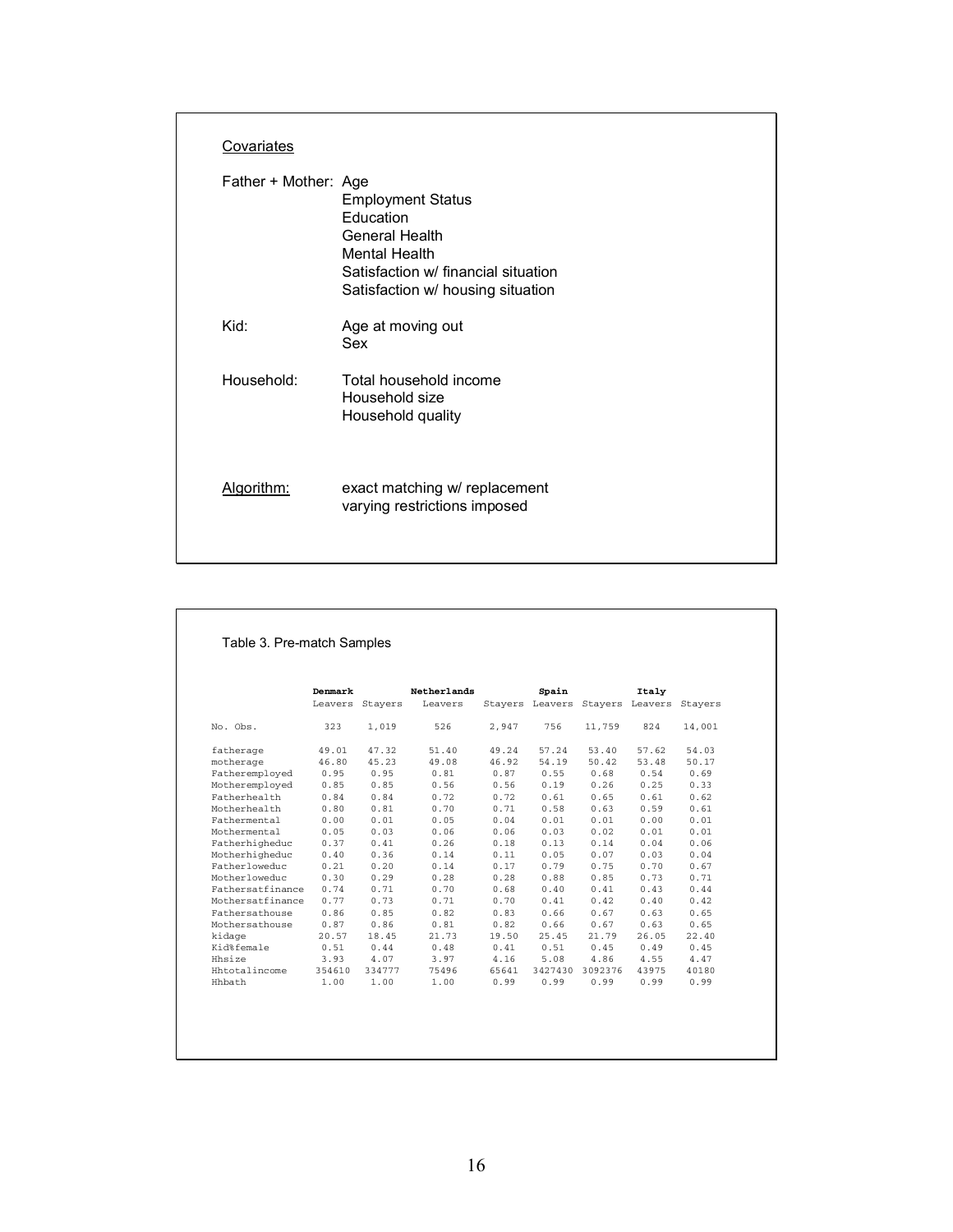|                       | Denmark |          | <b>Netherlands</b> |         | Spain   |         | Italy   |         |
|-----------------------|---------|----------|--------------------|---------|---------|---------|---------|---------|
|                       | Alg.1   | Alg.2    | Alg.1              | Alg.2   | Alg.1   | Alg.2   | Alg.1   | Alg.2   |
| <b>General Health</b> |         |          |                    |         |         |         |         |         |
| No. matches           | 229     | 120      | 454                | 269     | 686     | 362     | 777     | 480     |
| $(\%)$                | (71%)   | (37%)    | (86%)              | (51%)   | (91%)   | (48%)   | (94%)   | (58%)   |
| Effect - Father       | $-.008$ | $-0.31*$ | $-.004$            | $-.008$ | $-.003$ | $-.013$ | .001    | .003    |
| Effect - Mother       | $-.009$ | $-.019$  | .002               | .001    | $-.002$ | $-.036$ | $-.006$ | $-.001$ |
| <b>Mental Health</b>  |         |          |                    |         |         |         |         |         |
| No. matches           | 293     | 198      | 504                | 379     | 748     | 630     | 814     | 704     |
| $(\%)$                | (91%)   | (61%)    | (96%)              | (72%)   | (99%)   | (83%)   | (99%)   | (85%)   |
| Effect - Father       | $.013*$ | .0003    | $-.0003$           | .005    | $-.001$ | .002    | .003    | .004    |
| Effect - Mother       | .012    | $-.0008$ | $-.011$            | $-.01$  | .004    | .002    | $-.002$ | .001    |

|                     | <b>Denmark</b><br>Alg.1 | Alg.2    | <b>Netherlands</b><br>Alg.1 | Alg.2   | Spain<br>Alg.1 | Alg.2    | Italy<br>Alg.1 | Alg.2    |
|---------------------|-------------------------|----------|-----------------------------|---------|----------------|----------|----------------|----------|
| Satisfaction w/     |                         |          |                             |         |                |          |                |          |
| financial situation |                         |          |                             |         |                |          |                |          |
| No. matches         | 238                     | 94       | 432                         | 232     | 686            | 327      | 795            | 455      |
| (%)                 | (74%)                   | (29%)    | (82%)                       | (44%)   | (91%)          | (43%)    | (96%)          | (55%)    |
| Effect - Father     | .007                    | $-0.014$ | .007                        | .004    | $-.002$        | .002     | $-024**$       | $-021*$  |
| Effect - Mother     | .004                    | .004     | .001                        | $-.007$ | $-.003$        | $-.004$  | $-.012$        | $-.022*$ |
| Satisfaction w/     |                         |          |                             |         |                |          |                |          |
| housing situation   |                         |          |                             |         |                |          |                |          |
| No. matches         | 258                     | 103      | 454                         | 247     | 696            | 336      | 796            | 463      |
| (%)                 | $(80\%)$                | (32%)    | (86%)                       | (47%)   | (92%)          | (44%)    | (97%)          | (56%)    |
| Effect - Father     | $.020*$                 | $.025*$  | .005                        | $.008*$ | .002           | .003     | .002           | $-0.015$ |
| Effect - Mother     | $-.003$                 | .010     | .004                        | .011    | $.023**$       | $-.0002$ | .0004          | $-.009$  |
|                     |                         |          |                             |         |                |          |                |          |
|                     |                         |          |                             |         |                |          |                |          |
|                     |                         |          |                             |         |                |          |                |          |
|                     |                         |          |                             |         |                |          |                |          |
|                     |                         |          |                             |         |                |          |                |          |
|                     |                         |          |                             |         |                |          |                |          |
|                     |                         |          |                             |         |                |          |                |          |
|                     |                         |          |                             |         |                |          |                |          |
|                     |                         |          |                             |         |                |          |                |          |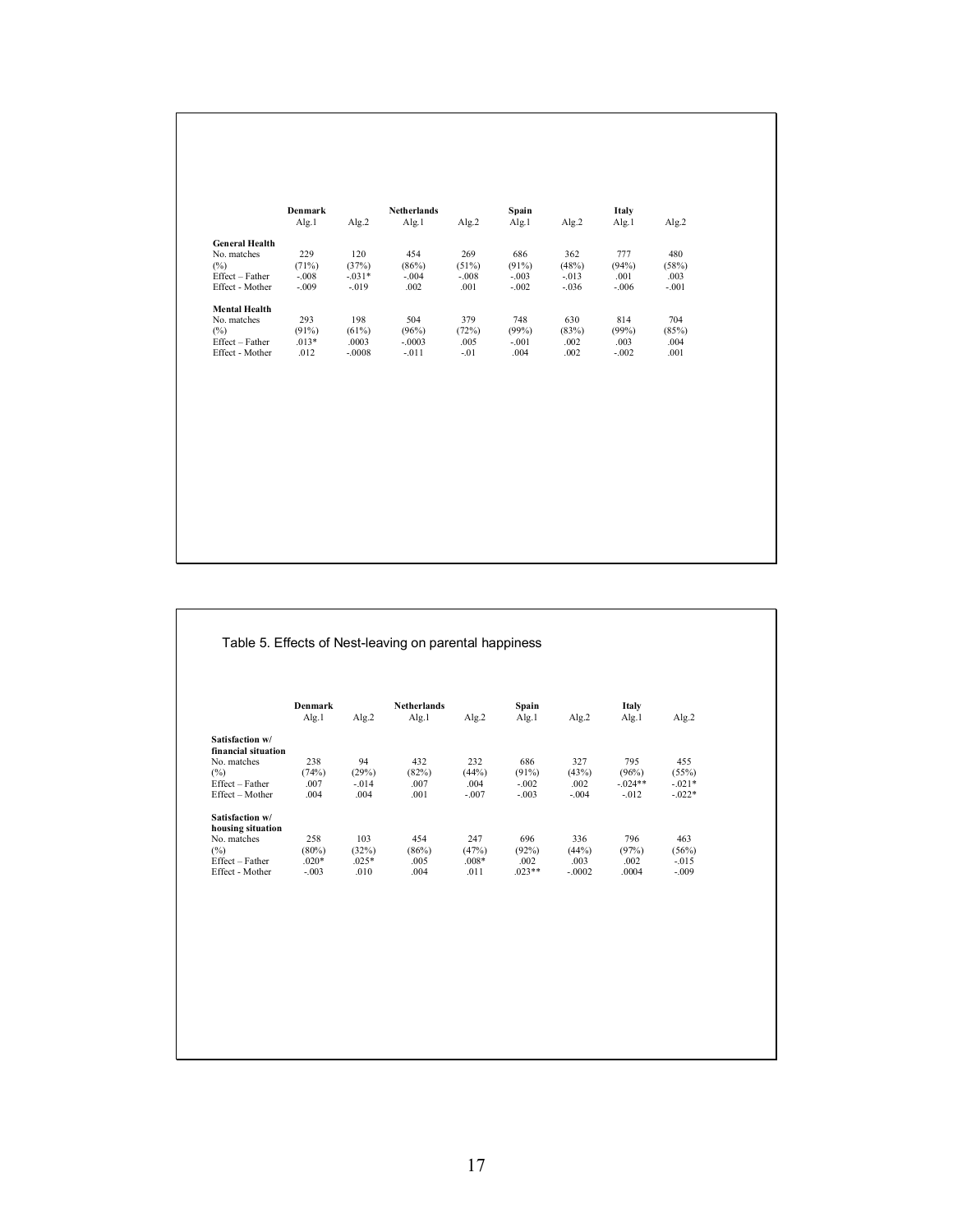| <b>Effects by sex of child:</b>                                      |                                                          |
|----------------------------------------------------------------------|----------------------------------------------------------|
| Netherlands:                                                         |                                                          |
| - Father health                                                      | $-.029*$<br>when daughter moves out                      |
|                                                                      |                                                          |
| Spain:                                                               |                                                          |
| - Mother satisfaction w/ house                                       | +.033** when daughter moves out                          |
|                                                                      |                                                          |
| Italy:                                                               |                                                          |
| - Mother health                                                      | -.036*** when daughter moves out                         |
| - Mother mental health                                               | +.008*** when son moves out                              |
| - Father satisfaction w/ finance<br>- Mother satisfaction w/ finance | -.029** when son moves out<br>-.024** when son moves out |

#### **Conclusions**

Patterns of nest-leaving in Europe:

- Daughters move out earlier (same across countries)
- Substantial differences in age patterns between North and South of Europe

Determinants of nest-leaving:

- Marriage
- unemployment in IT,  $SP \Rightarrow$  child stays

Effects of nest-leaving:

- no effects on parental health
- positive effects on parental happiness w/ housing situation across countries (DK, NL, SP)
- negative effects on parental happiness w/ financial situation in Italy